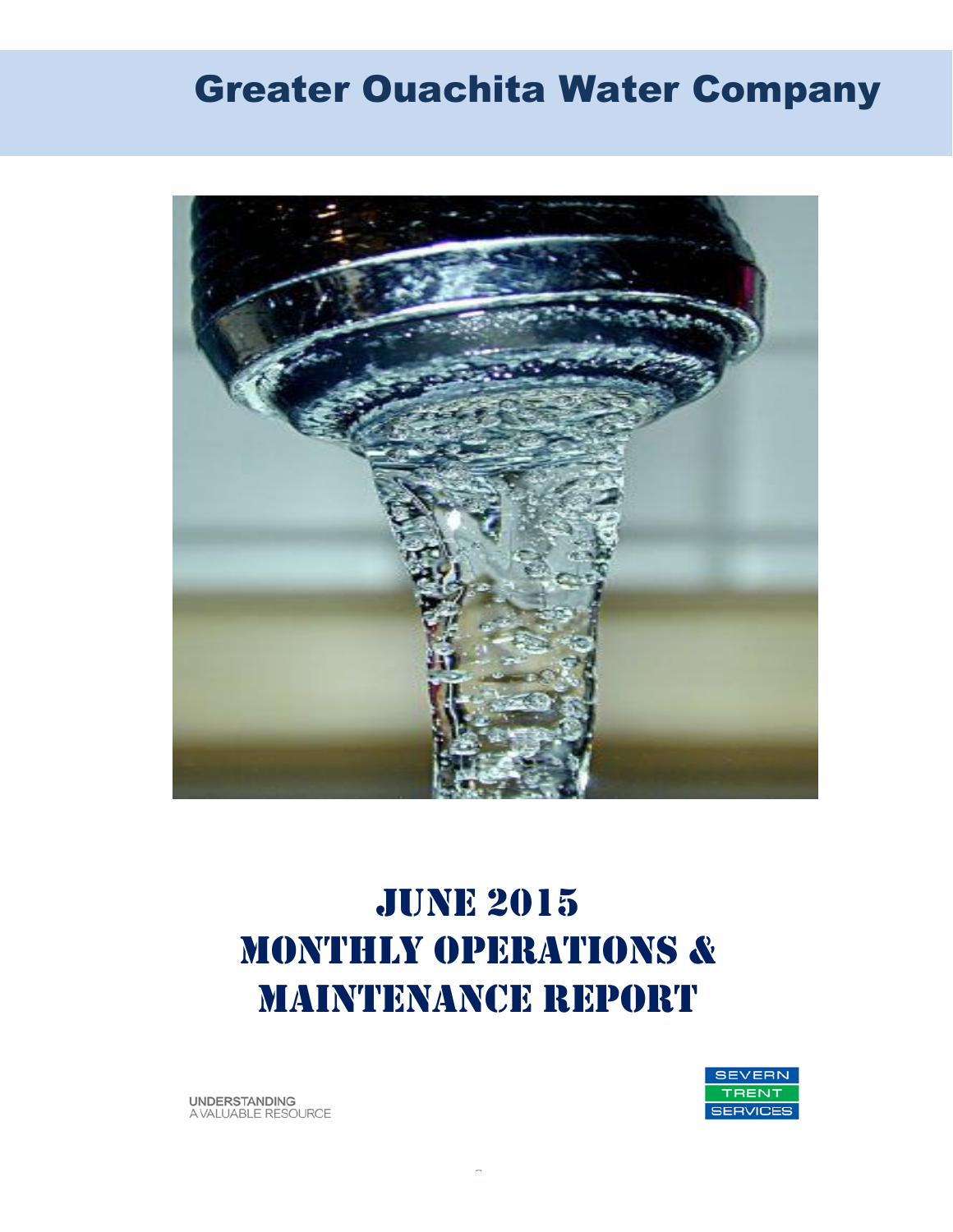

Severn Trent Services 6725 Cypress ST. West Monroe, LA 71291 United States

T: +1 318 322 3741

www.severntrentservices.com

#### **Monthly Report of Operation and Maintenance For the Greater Ouachita Water Company For the Month of June, 2015**

July 8, 2015

Mr. Wood T. Sparks. CEO Greater Ouachita Water Company PO Box 1257 West Monroe LA, 71294

Dear Mr. Sparks:

Severn Trent Environmental Services is pleased to present the attached Monthly report. Included is a detailed report of operation and maintenance of GOWC Wastewater, Water Treatment Plants and Pump Stations and, Billing and collections. I welcome any comments or questions on this report.

Sincerely,

Jason Moss

Jason Moss Project Manager



**UNDERSTANDING** A VALUABLE RESOURCE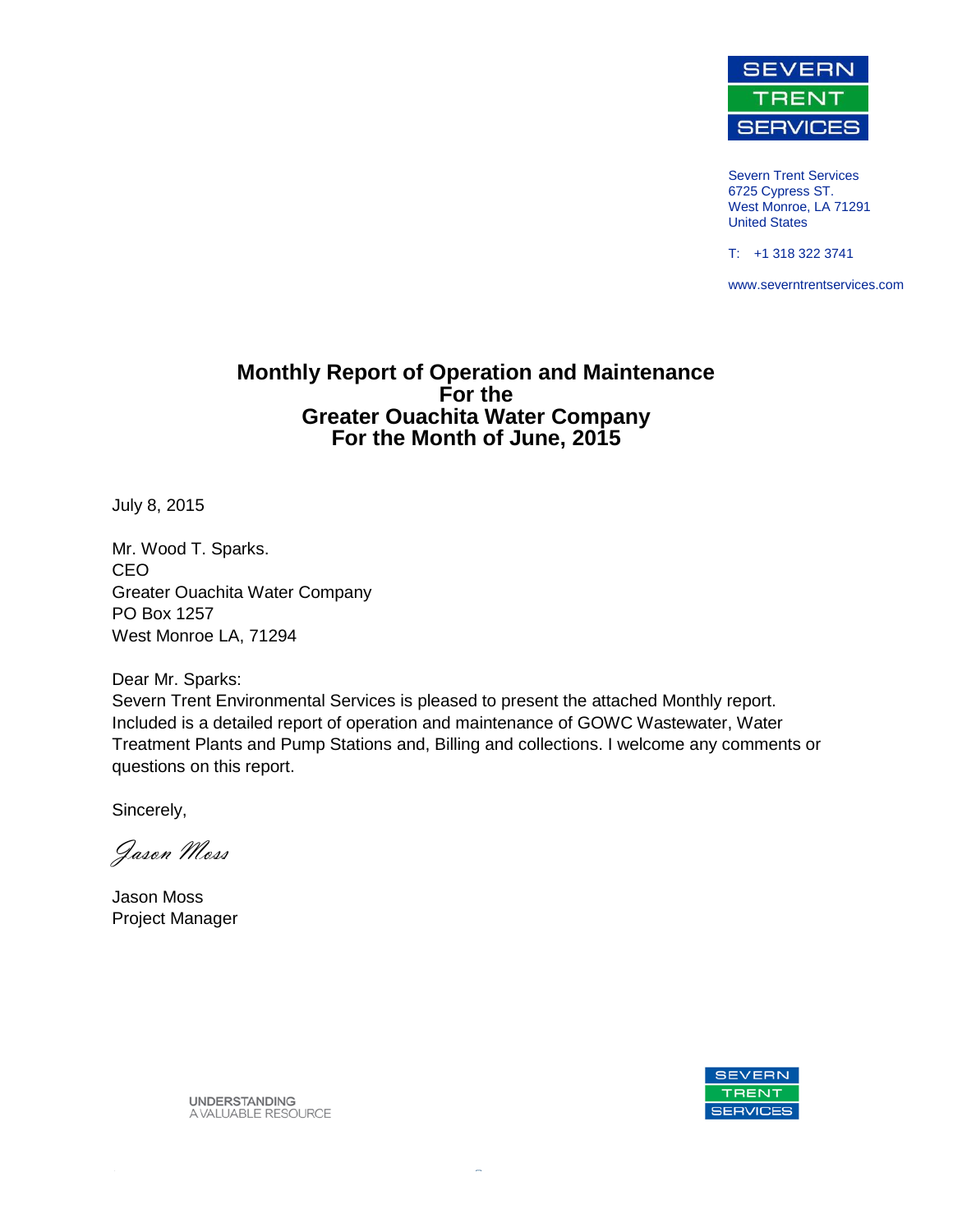## **Executive Summary**

I want to congratulate Camille Mize, assistant manager here at GOWC. She won the LWEA Hatfield Award. The Hatfield Award is presented to operators of wastewater treatment plants for outstanding performance and professionalism. The award was established in honor of Dr. William D. Hatfield, Superintendent of the Decatur, Illinois, Sanitary District, who was the President of the Central States Sewage Works Association in 1944-45 and served as President of the Federation in 1958-19. This award is presented annually from the Louisiana Water Environmental Association. GOWC and Severn Trent is very proud of Camille for the hard work and all she does here at GOWC.

During the month of June 2015 we had 223 Various Work orders that required staff to go out and follow up on. These include reconnects, new services, water leaks, meter rereads, service disconnects, and of those work orders we had reported 107 water quality calls. This is an increase in calls this month due to the issues with the water that is purchased from the City of Monroe and affected all of our North Monroe System. Along with the normal work orders we conducted 752 line locates throughout the parish. Field services called in 101 locates for work with 130 leak repairs completed and closed out. 20 Emergencies happened and required immediate attention. In addition we completed 20 various dirt work projects.

We also had several electrical events due to the recent storms that have come through the area. The electrical storms hit several of our Missions controls boxes. All were repaired or replaced very quickly and did not cause any missed calls. Also caused damage at the Arkansas rd. plant that knocked out the plant sequence, this was fixed and is back to normal operation.

On June 22 we had LWEA came in to Smoke test the Tangle Wood subdivision sewer lines. This was requested by GOWC due to the high inflow & infiltration entering the wastewater system in the Tangle Wood area. This area has approximately 407 houses with only 274 of which are occupied yet has increased flows greater than 3 times the normal flows at the plant during rainfall events. By smoke testing we were able to identify several areas that need attention. There were 20 private property issues including simple items like missing cleanout caps and demoed houses that were service lines were not properly caped and 2 private customer service lines. There were also 13 potential leaks on old clay tile mains, 4 manholes needing grouted and 1 main cleanout. Once corrected this would lower the demands on the wastewater treatment plant. Tangle Wood was on the LWC plants acquired that needed attention.

## **Operations Highlights**

#### **WWTP:**

- **Hillside WWTP** 
	- 1. Repaired aerators
	- 2. Repaired sludge return pump and repaired piping
	- **North East regional WWTP**
- 1. Repaired aerators
- **Millhaven Lagoon** 1. Adjusted aerators
- **Country Heritage WWTP**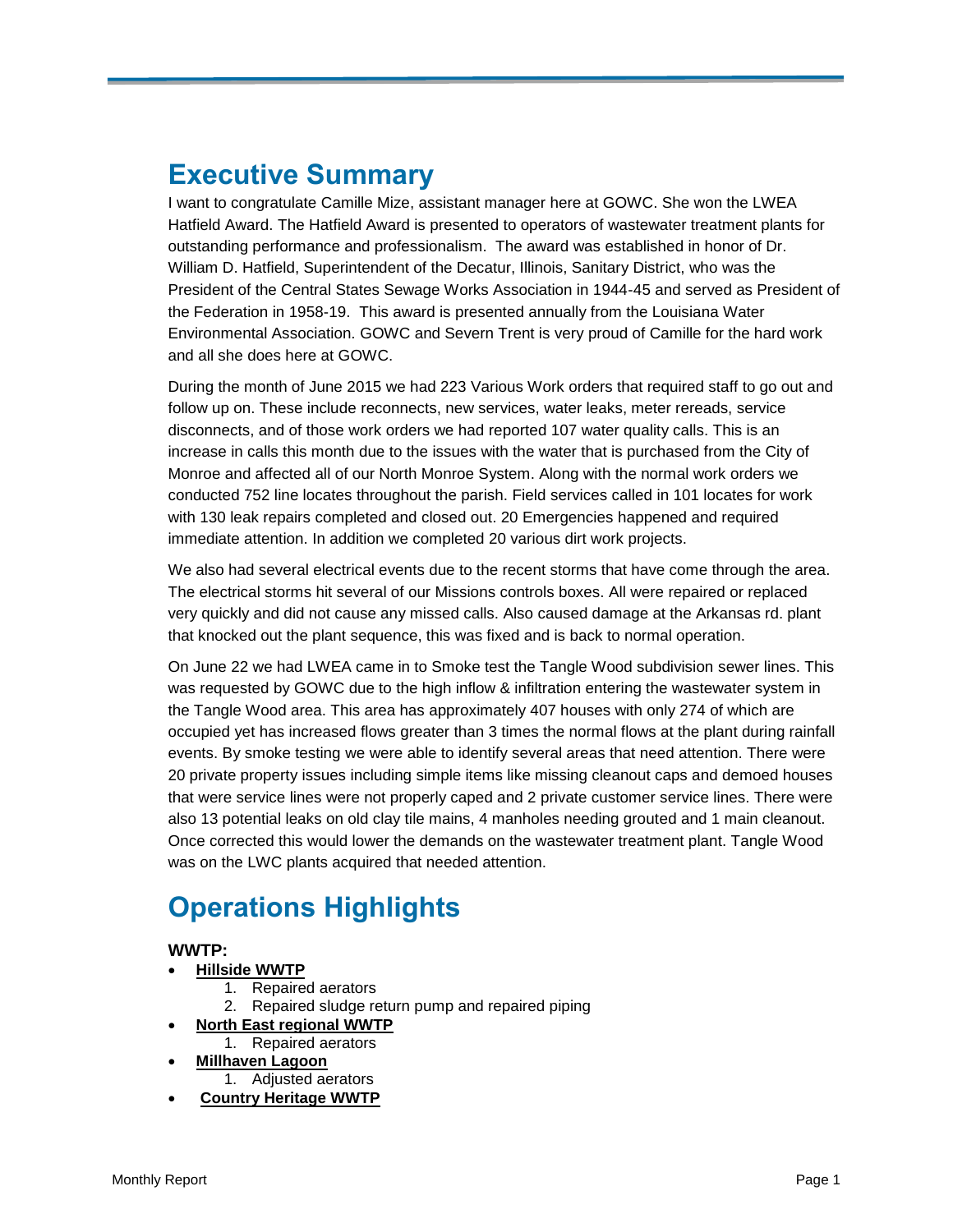- 1. Repaired blowers
- 2. Replaced Belts on blower drives
- **Valley Hill WWTP**
	- 1. Repaired switch on sludge pump
- **Heritage WWTP**
	- 1. Replaced some grating on the catwalks of the plant

#### **Diamond WWTP**

- **1.** Cleaned plant clarifiers
- **2.** Cleaned effluent structure
- **3.** Repaired sludge piping

#### **Presidential WWTP**

- 1. Changed blower belts
- 2. Installed grinder pump in the clarifier returns
- **Tangle Wood WWTP**
	- **1.** Adjusted aerator discharge lines
- **US 165 South Region WWTP**
	- **1.** Repaired scup pump on clarifier
- **WOIP WWTP**
	- **1.** Replaced the CL2 pump
	- **2.** Repaired a water leak on the CL2 regulator line

#### **WTP:**

#### **Arkansas Road WTP**

- 1. Repaired #3 air scour pump and motor
- 2. Replaced the Chlorinator pump on the pre-chlorine system
- **HWY 80 WTP**
	- 1. Replaced 3 blown fuses
	- 2. Replaced chlorinator pump
- **Riser St. Well**
	- **1.** Replaced communication chip on the Missions box
- **Spell ST Well**
	- **1.** Replaced communications chip on the Missions box
	- **2.** Replaced a blown transformer on the well control board
- **Oliece St Well**
	- 1. Replaced communications chip on the Missions box
- **Tichelli WTP and well**
	- 1. Replaced Chlorine pump
- **Bennie Breece Well**
	- 1. Replaced Communications chip on the Missions box

#### **Rowland rd. Booster**

- 1. Replaced Communications chip on the Missions box
- 2. Checked pump rotation for proper sequence due to lightning strike
- **Campbell St WTP**
	- 1. Replaced the contactors on a motor starter
	- 2. Replaced communications chip on the missions box

#### **North Monroe Metering station**

- **1.** Replaced missions box due to lightning strike
- **Wagon Wheel WTP**
	- 1. Replaced chlorinator pump

#### **Lift Stations**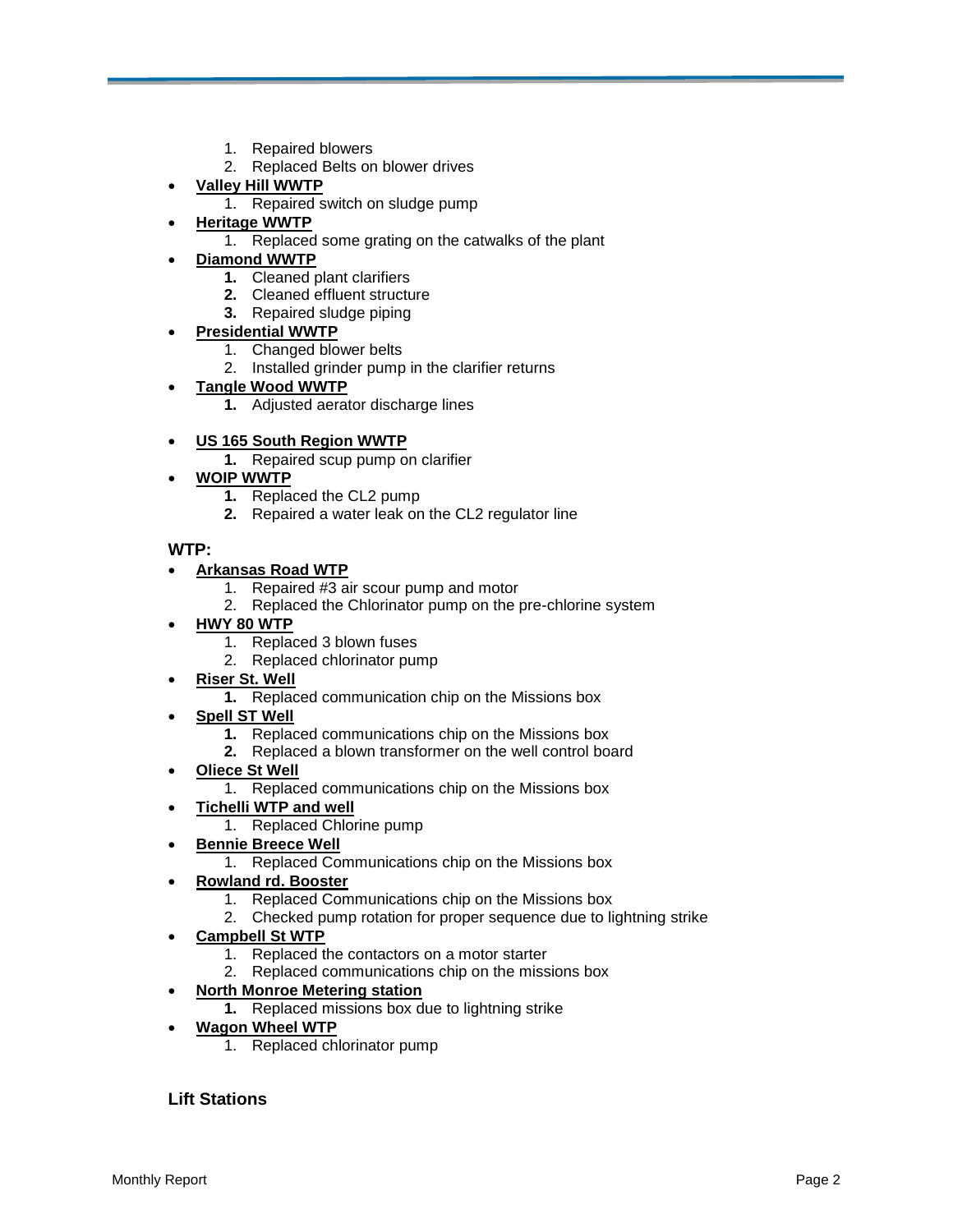- Conover St. LS replaced floats
- WOIP #4 build frame and move motor to be up and away from rain and dirt runoff
- Thatcher LS Pulled one of the pumps and carried for repair
- Eastwood LS #2 repaired add-a-phase
- Pleasure St LS change Missions communication chip
- Davenport LS change Missions communication chip
- Bouef River LS change Missions communication chip
- Pearl St LS #1 change Missions communication chip
- Pearl St LS #2 change Missions communication chip
- Conover Lift Station change Missions communication chip
- WOIP #4 changed out motor and belts
- WOIP #4 changed out thermal limiters to repair station
- WOIP #3 get measurements on pump valves and checks for replacement
- Pecan Bayou LS worked with O E to replace electric meter pole, and disconnect
- Towneast LS pulled and cleaned pump and reinstalled
- Heritage SLmade repairs on STP and picked up spare pump to the lift station
- Heritage SL changed lower motor
- Heritage SLchanged out sludge pump
- Pecan Bayou LS checked station after storm and power outage
- Chapel St. LS pulled and cleaned pump and replaced relays and capacitors
- Eastwood LS #2 Worked with Entergy to restore power
- Calvert LS #1 pulled cleaned and reinstalled pump
- Tanglewood LS changed rotation on pumps and cleaned check valves
- WOIP #3 changed out split pump, check valve and discharge valve
- WOIP LS #3 finish replacing new pump
- WOIP LS #4 replaced hinges on station doors
- Bayou Bend removed pump cleaned and reinstall pump
- WOIP LS #1 changed hinges on lift station doors
- WOIP LS #2 changed hinges on lift station doors
- Remington LS repaired electrical after storm
- Monticello LS replaced belts and reprimed pumps
- Remington LS replaced motor and rotating assembly
- WOIP #3 worked on control floats
- Heritage LSinstalled new pump
- Frenchman's Bend LS #5 replaced control floats
- got Missions installed at Coon Trail
- got Missions installed at WOIP #3 with new control panel
- high water alarm at EQ basin in Frenchman's Bend at Outfall
- we have control panel and Mission ordered for Hwy 139 SLS
- we have control panel and Mission ordered for Remington SLS
- waiting on install of analyzer at Rowland Rd EST

#### **Field Services**

- Field crews completed 27 new service taps
- Fixed 130 water leaks
- Meter services fixed 18 water leaks at the meters
- Replaced 63 meter lids and boxes
- 24 meter change outs
- 2 curb stop change outs

#### **Billing and Collections**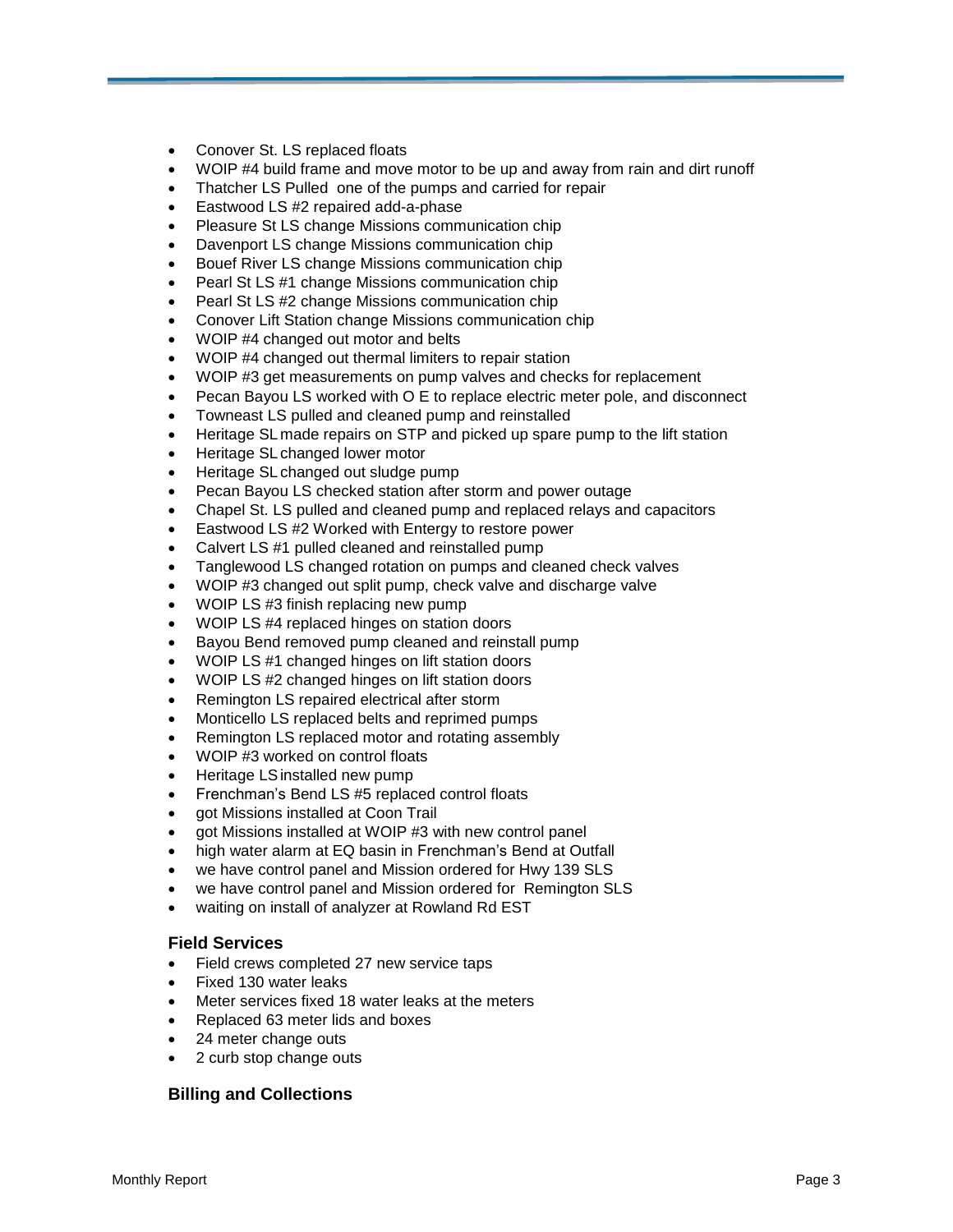Month end closing had 22,175 customers and billed for 118,058,000 gallons of water throughout the GOWC systems.

## **Technical Services**

- Kelvin Peters with Technical solutions group spent a few days during the month
- We received the approval letter from DHH to replace water mains on Walters and Lynette
- We received the Approval letter from DHH to replace the water Mains in the Tangle wood Subdivision.
- We received the approval letter from DHH on the Frenchman's bend force main upgrade and Lift station rehab

### **Environmental Information**

- Rainfall for June 2015 totals throughout the Parish was an average of 3.48 inches. In Comparison to June 2014 had an average of 4.93 in
- We treated Approximately 58 MG of sewer for the month of June 2015
- Smoke tested Tangle wood Subdivision
- Has all water towers and ground storage tanks inspected by us underwater services.

## **Safety Performance**

- June all GOWC plants, we had 0 LTIs, 0 OSHA recordable injuries, 60 Behavioral KPIs (Near Misses, Unsafe Conditions and Indications of Interdependent Culture), and 0 vehicle incidents.
- There were 68 hours of in-house safety training.
- Safety topics were on KPI's and reporting accidents
- What is a KPI? Severn Trent finds that awareness of our surroundings is a key to promoting safety. Each month, each employee is to find a condition - whether at work or at home - that is unsafe or a "near miss" and report it to the safety coordinator. Taking immediate corrective action is an important step in this process, and this is one of the ways we prevent potential accidents.

### **Personnel**

We are down 1 utility tech positions and 1 operator, and are currently taking applications. All positions should be closed out by the end of July 2015.

## **Public Relations**

None to report.